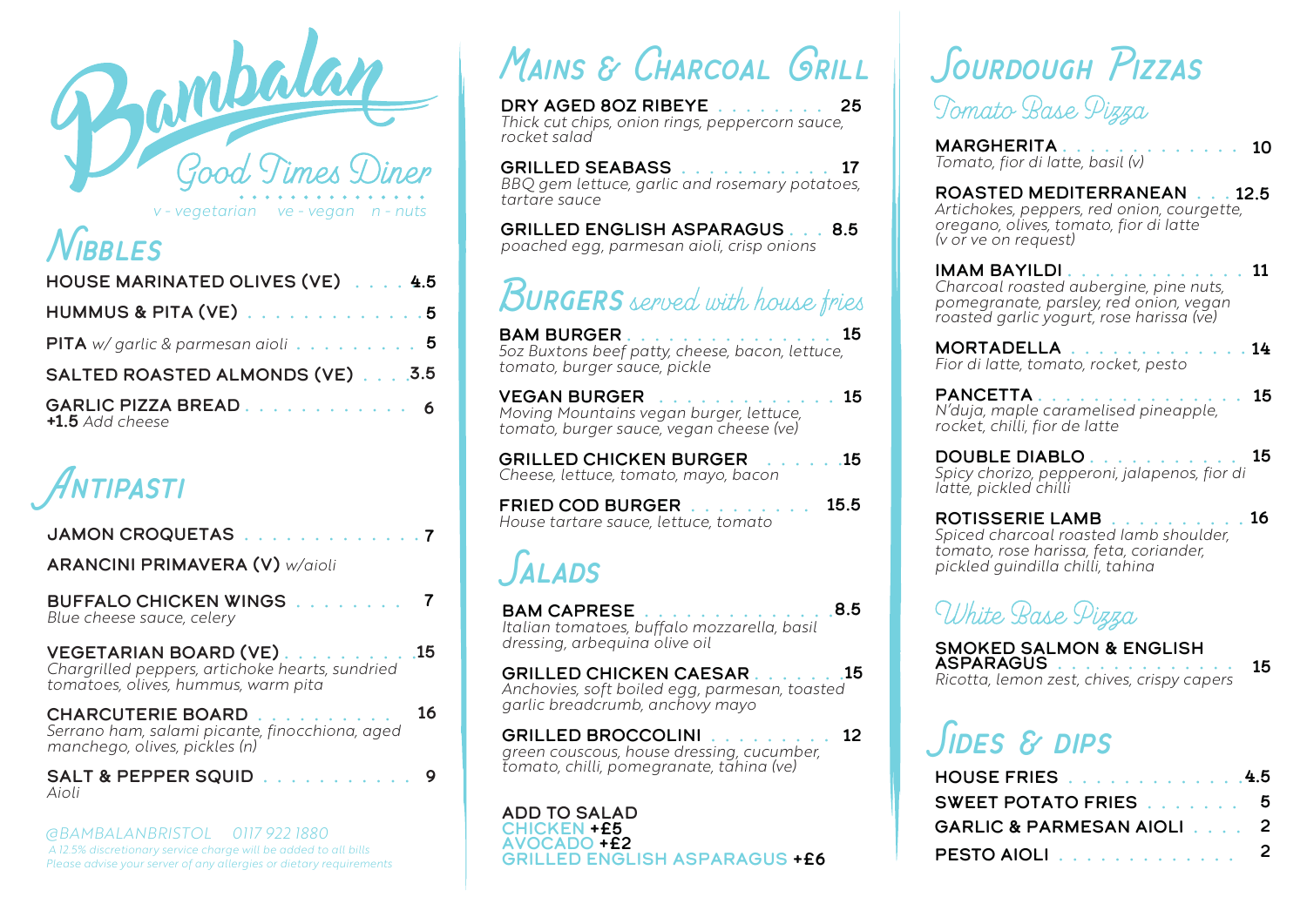

*Please advise your server of any allergies or dietary requirements A 12.5% discretionary service charge will be added to all bills*



| CHOCOLATE BROWNIE SUNDAE 6<br>whipped cream and fudge brownie pieces |  |
|----------------------------------------------------------------------|--|
| whipped cream, strawberries                                          |  |
|                                                                      |  |
|                                                                      |  |

# *Coffee*

| ESPRESSO 2.25                 |  |
|-------------------------------|--|
| <b>DBL ESPRESSO</b><br>. 2.75 |  |
| AMERICANO 2.75                |  |
| <b>FLAT WHITE</b> 2.75        |  |
| CAPPUCCINO 2.75               |  |
| LATTE 2.75                    |  |
|                               |  |
| TEA. 2.5                      |  |
| LIQUOR COFFEE 5.5             |  |

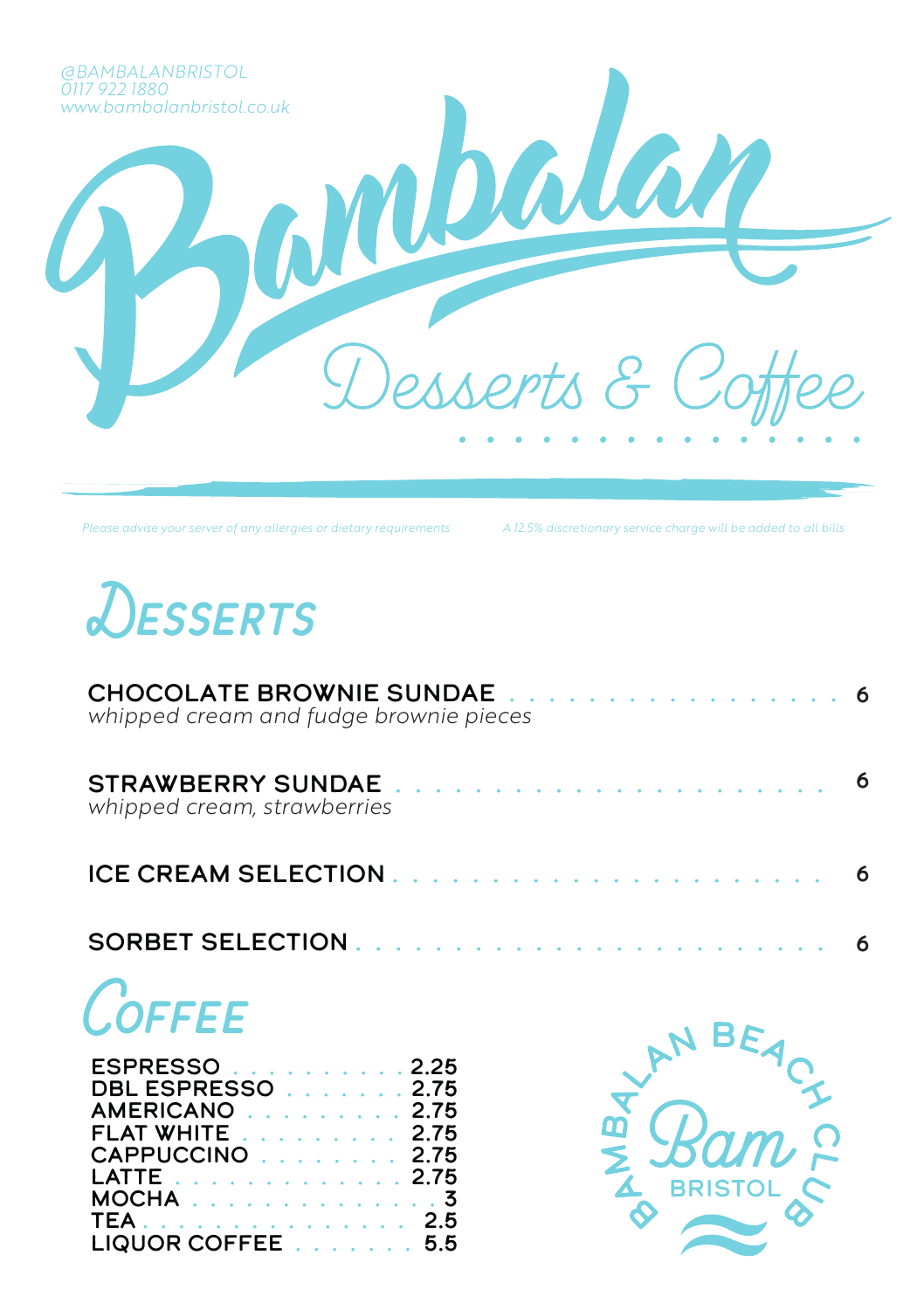

# *Breakfast Menu Last orders at 11.45am*

| Dry cured back bacon, poached eggs, grilled sausage, hash brown,<br>mushroom, baked beans, tomato, toasted sourdough |  |
|----------------------------------------------------------------------------------------------------------------------|--|
| Vegan sausages, poached eggs, hash brown, avocado, baked beans,<br>mushroom, grilled tomato, toasted sourdough       |  |
| SMASHED AVOCADO ON SOURDOUGH TOAST 6<br>Add poached eggs $+E2$                                                       |  |
|                                                                                                                      |  |
|                                                                                                                      |  |

Granola, greek yogurt . . . . . . . . . . . . . . . . . . . . . . *Fresh berries, maple syrup*

# *Coffee*

| ESPRESSO 2.25          |  |
|------------------------|--|
| DBL ESPRESSO 2.75      |  |
| AMERICANO 2.75         |  |
| <b>FLAT WHITE</b> 2.75 |  |
| CAPPUCCINO 2.75        |  |
| LATTE 2.75             |  |
|                        |  |
| TEA. 2.5               |  |
|                        |  |

*A 12.5% discretionary service charge will be added to all bills Please advise your server of any allergies or dietary requirements*

### *Softs*

| FRESHLY SQUEEZED OJ 4              |  |
|------------------------------------|--|
| SAN PELLEGRINO 2.75                |  |
| <b>CAWSTON PRESS RHUBARB .2.75</b> |  |
| <b>FRANKLIN &amp; SONS</b> 2.25    |  |
| SODAS2.5                           |  |
| EAGER JUICES 2.5                   |  |
| EAGER TOMATO JUICE 3.5             |  |
| NIX & KIX 3                        |  |
| <b>FRANK MINERAL WATER 2/3.5</b>   |  |